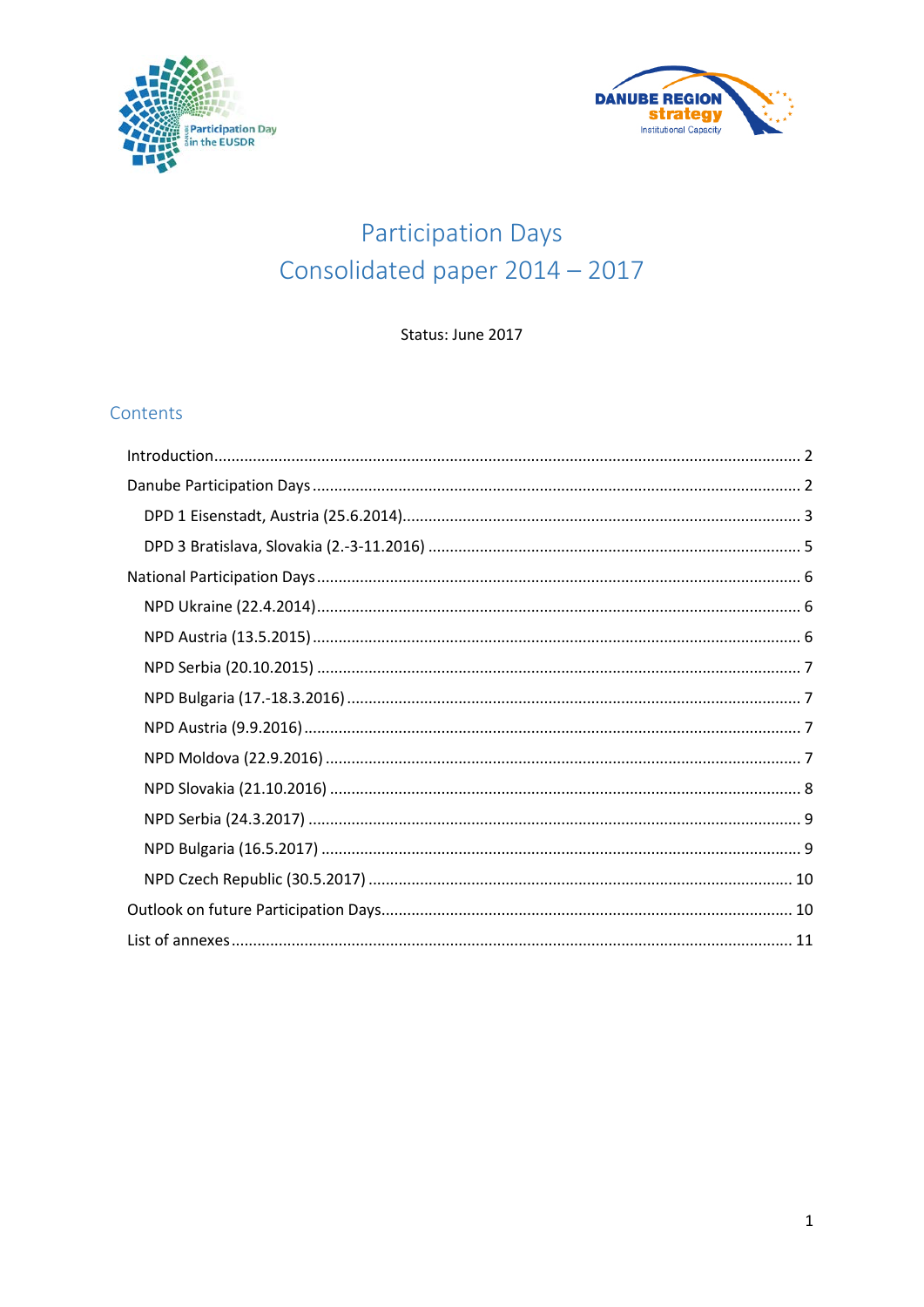



### <span id="page-1-0"></span>Introduction

The Participation Days event format was established in 2014 in order to enable the international civil society and local actors from the 14 EUSDR countries to meet, exchange views and perceptions amongst each other and to meet and discuss in-depth with EU and national decision makers.

The Participation Day events thus contribute to the implementation of the EU Strategy for the Danube Region (EUSDR).

The annual Danube Participation Days (DPD) are organized by Priority Area 10 *Institutional Capacity and Cooperation* (PA10) in cooperation with the Danube Civil Society Forum (DCSF) in order to provide civil society and local actors with opportunities to connect and get involved in the implementation of the EUSDR.

PA10 and DCSF also support the organization of National Participation Day (NPD) events in the different Danube Region countries. The NPD serves as a forum for stakeholders to contribute and share their work, experience, perspective and plans on both state and non-state level, for mutual information and opinion building on national level.

Since 2014, 3 Danube Participation Days and numerous National Participation Days were held in various countries of the Danube Region. A total of over 700 participants demonstrate a great public interest.

In May 2017, the Participation Day events were reviewed by means of an online questionnaire. The results were published in the Participation Day Review, which is available for download on the PA10 website. $^1$  $^1$ 

In June 2017, the present consolidated paper was compiled to give a comprehensive overview of the past Participation Day events.

# <span id="page-1-1"></span>Danube Participation Days

The DPD event format was designed to attract attendees from all the countries of the Danube Region and were intended to be implemented on a yearly basis. Thus, between the establishment of the DPD in 2014 and June 2017, 3 DPDs were held in three different countries of the Danube Region.

<span id="page-1-2"></span> <sup>1</sup> <https://www.danube-capacitycooperation.eu/participation-day>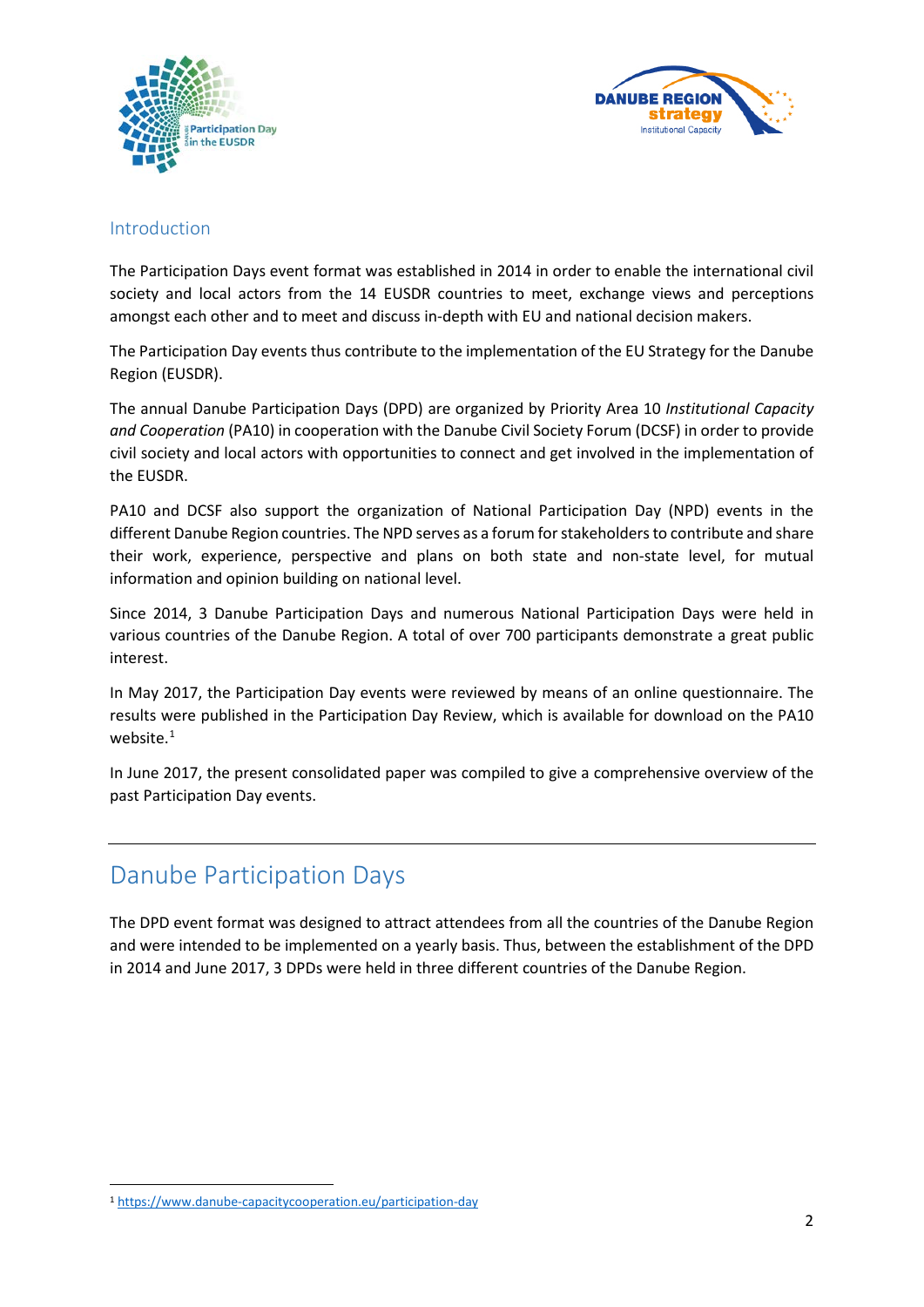



# <span id="page-2-0"></span>DPD 1 Eisenstadt, Austria (25.6.2014)

The first DPD in Eisenstadt enabled its participants from the international civil society and local actors from the 14 EUSDR countries to get active and involved in the implementation of the EUSDR with the help of a set of 3 elements:

- Opening session including focused key notes
- 4 thematic *village meeting*s in separate rooms (with key-note speakers moving from village to village every 30-45 minutes to enable in-depth-exchange of views)
- Closing plenary reports from the *villages*

During this DPD, a common space between these villages hosted presentations of NGOs, cities, networks, projects ideas, etc. This open space in form of a café provided opportunities to meet and discuss. At the same time, face to face meetings between the participants were facilitated.

The DPD was held as a stakeholder conference of PA 9 *Investing in People and Skills* and PA 10 *Institutional Capacity and Cooperation* within the EUSDR. The event also brought together participants of the Danube River Show Project and stakeholders and local actors from civil society, the cultural sector, the youth sectors, local authorities as well as academia.

More than 140 participants from all parts of the Danube region took part in the event, including representatives of local authorities from cities in the Danube region, and NGOs from 14 EUSDR countries of NGO Networks (DCSF, DaNet, Rede Social Romania, Danube Environmental Forum, Danube Networkers, Danube Strategy Research Network DSRN, Young Citizens Danube Network YCDN), the cultural sector (artists, museums, Danube Cultural Cluster, representatives of festivals etc.) and the youth sector (national and local agencies, NGOs, schools, higher and dual education, secondchance education etc.). As a side event, a joint working group meeting of PA9/WG6 & PA10/WG1 on migration management at the local level was held on June  $24<sup>th</sup>$  and in the morning of June  $25<sup>th</sup>$ .

The Eisenstadt Declaration on Participation in the Danube Region and the reports and documents produced by the four villages were published as a follow-up to the  $1<sup>st</sup>$  DPD in Eisenstadt. The declaration and the main findings of the DPD were discussed in one of the workshops at the 3<sup>rd</sup> Annual Forum of the EUSDRD in Vienna.

#### *Links:*

- <http://www.foster-europe.org/de/node/20>
- <http://dcsf.danubestrategy.eu/danube-participation-days/1st-danube-participation-day>

#### *Annexes:*

- Programme and agenda
- Summary
- Declaration on Participation in the Danube Region
- Reports produced by the four villages:
	- o Village report Civil Society
	- o Village report Culture
	- o Village report Local Administration
	- o Village report Youth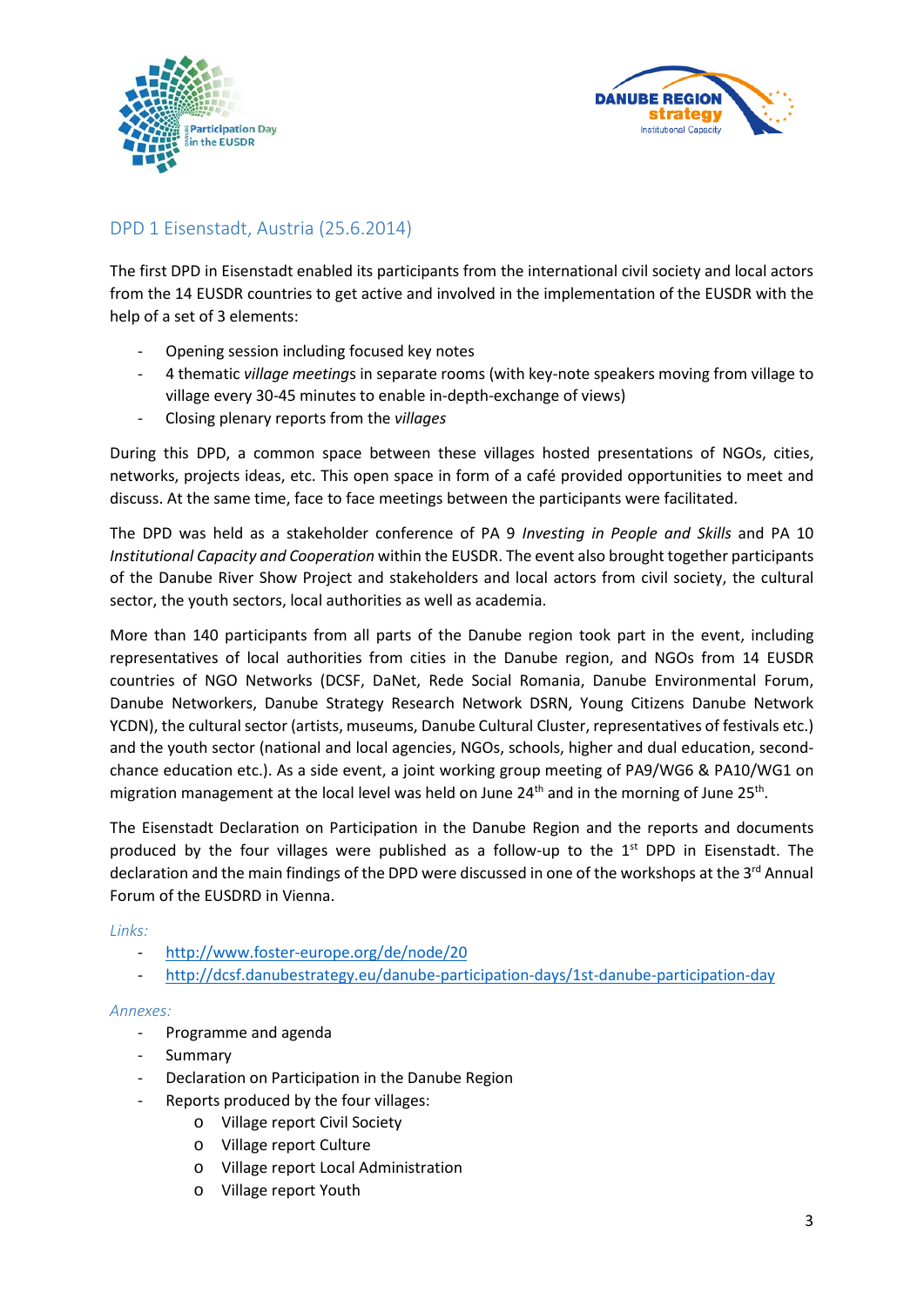



# DPD 2 Ulm, Germany (28.10.2015)

The second DPD was held in Ulm, Germany as a side event to the 4th Annual Forum of the EUSDR. The topic was "Shared History – Common Future". The event was organised by the Institute for virtual and face-to-face learning in adult education (ILEU) at Ulm University in close cooperation with a Steering Committee consisting of representatives of the Danube Civil Society Forum (DCSF), the Priority Area 10 of the EUSDR and Agapedia Ltd.

Gisela Erler (State Counsellor for Civil Society and Civic Participation of the State Government Baden-Württemberg) and Stefan August Lütgenau (President of Danube Civil Society Forum) open the event with an analysis of civil society and its role within the Danube Region countries as a greenhouse for creating and developing human capital outside the state institutions.

Jan W. van Deth (Professor of Political Science and International Comparative Social Research, Mannheim University) presented empirical studies on civil society in South-East Europe. As democracy and civil society are mutually enforcing mechanisms, in an ill-functioning democracy civil society also cannot fulfil its function. Mr. van Deth stressed that the focus in South-East Europe should be on supporting grass-root organisations to promote democratization.

Roberts Ķīlis (Associate professor, Stockholm School of Economics in Riga) provided some lessons from the creation of the Long term strategy Latvia 2030 during 2007-2010 from a citizens' participation point. The strategy has been developed as a deliberative process through the inclusion of citizens in regional forum discussions, online participation, involvement of youth and pupils, surveys.

In the more interactive part of the event working groups were formed where participants could discuss the topics social entrepreneurship, participation and governance, lifelong learning for individual benefit and social participation, financing, open data, participation and civil society and Ukraine, media, small towns and cultural landscapes, Roma and vulnerable groups, Danube Social Service & Education Cluster, youth and migration.

Most of the working groups highlighted that the discussions were fruitful and that the members were able to establish possible solutions or recommendations.

Kurt Puchinger (Priority Area Coordinator, Priority Area 10 of the EU Strategy for the Danube Region) and Gisela Erler (State Counsellor for Civil Society and Civic Participation of the State Government Baden-Württemberg) delivered the closing remarks and concluded that civil society involvement and its interface with governmental institutions is what fosters social cohesion, which is necessary for economic and territorial cohesion.

### *Links:*

- <http://www.danube-capacitycooperation.eu/4th-annual-forum-of-eusdr-ulm-2015>

### *Annexes:*

- Summary
- Working-Groups reports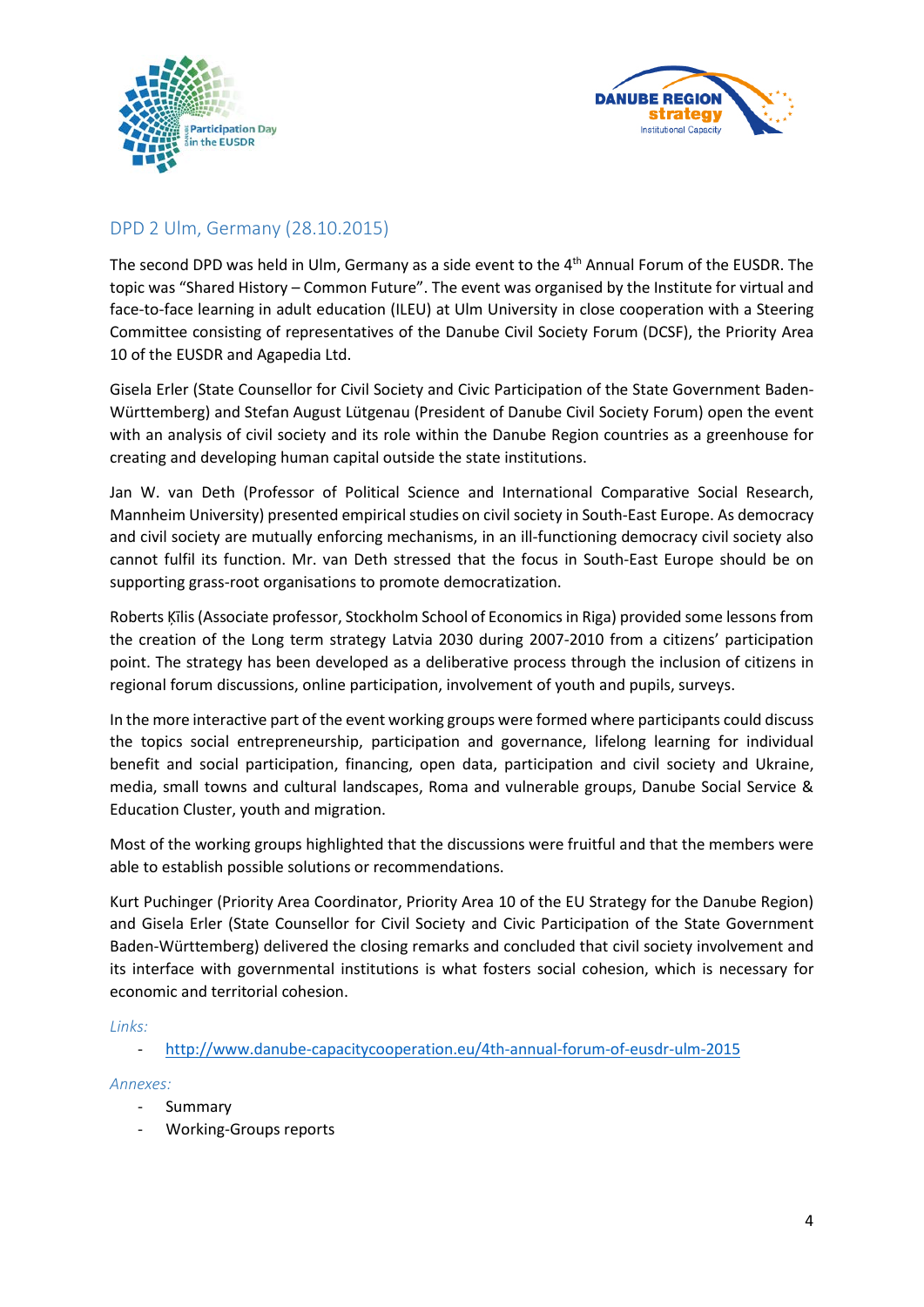



# <span id="page-4-0"></span>DPD 3 Bratislava, Slovakia (2.-3-11.2016)

The 3<sup>rd</sup> Danube Participation Day was held in Bratislava, Slovakia. The event aimed at encouraging stronger involvement of civil society and local actors of the 14 EUSDR countries in the implementation of the EUSDR.

The first day was hosted by the Plenipotentiary for Civil Society Development in Slovakia, EUSDR- PA10, DCSF, LADDER and Foster Europe. The general theme was sustainable development, as an issue of participative multi-level governance in the Danube Region and within macro-regional strategies.

Anders Bergström (EUSBR), Daniela Urschitz (EUSDR- PA10), Martin Giertl (Plenipotentiary of the government of Slovakia) and Stefan Lütgenau (Foster Europe/ DCSF) opened the first day. In his opening speech Stefan Lütgenau (DCSF) underlined the importance of participation and cooperation of local actors, civil society in a multi-level and multi sectoral framework to shift to a sustainable development in Europe and its neighbouring regions.

After various presentations about sustainable development in politics and society by the keynote speakers Gisela Erler, the State Counsellor for Civil Society and Civic Participation in Baden Württemberg; Franz Fischler, the President of the European Forum Alpbach in Austria and Irene Lucius of WWF Danube – Carpathian Program in Austria, the participants were given the opportunity to cooperate in six different workshops. The workshops dealt with open government partnership, energy and environment, social innovation, impact of consumer and producer behaviour, DEAR- turning local Ideas into global studies and infrastructure and participation. The results of the workshops were presented in the afternoon. A welcome reception and dinner was hosted by the mayor of the city of Bratislava.

The second day focused on the role of potential of local actors in making sustainable development in the Danube Region possible. Hosting organisations were the Council of Danube Cities and Regions and the City of Bratislava.

The 3rd Participation Day welcomed more than 180 participants from the 14 EUSDR countries and provided a platform for debate, questions, opinion building, exchange and cooperation for actors from civil society, municipalities, EU and national agencies in the Danube Region.

### *Links:*

- <http://www.danube-capacitycooperation.eu/news/3rd-participation-day-in-bratislava>
- <http://dcsf.danubestrategy.eu/pd3/reports-working-groups-0>

#### *Annexes:*

- Programme
- Workshop Recommendations Summary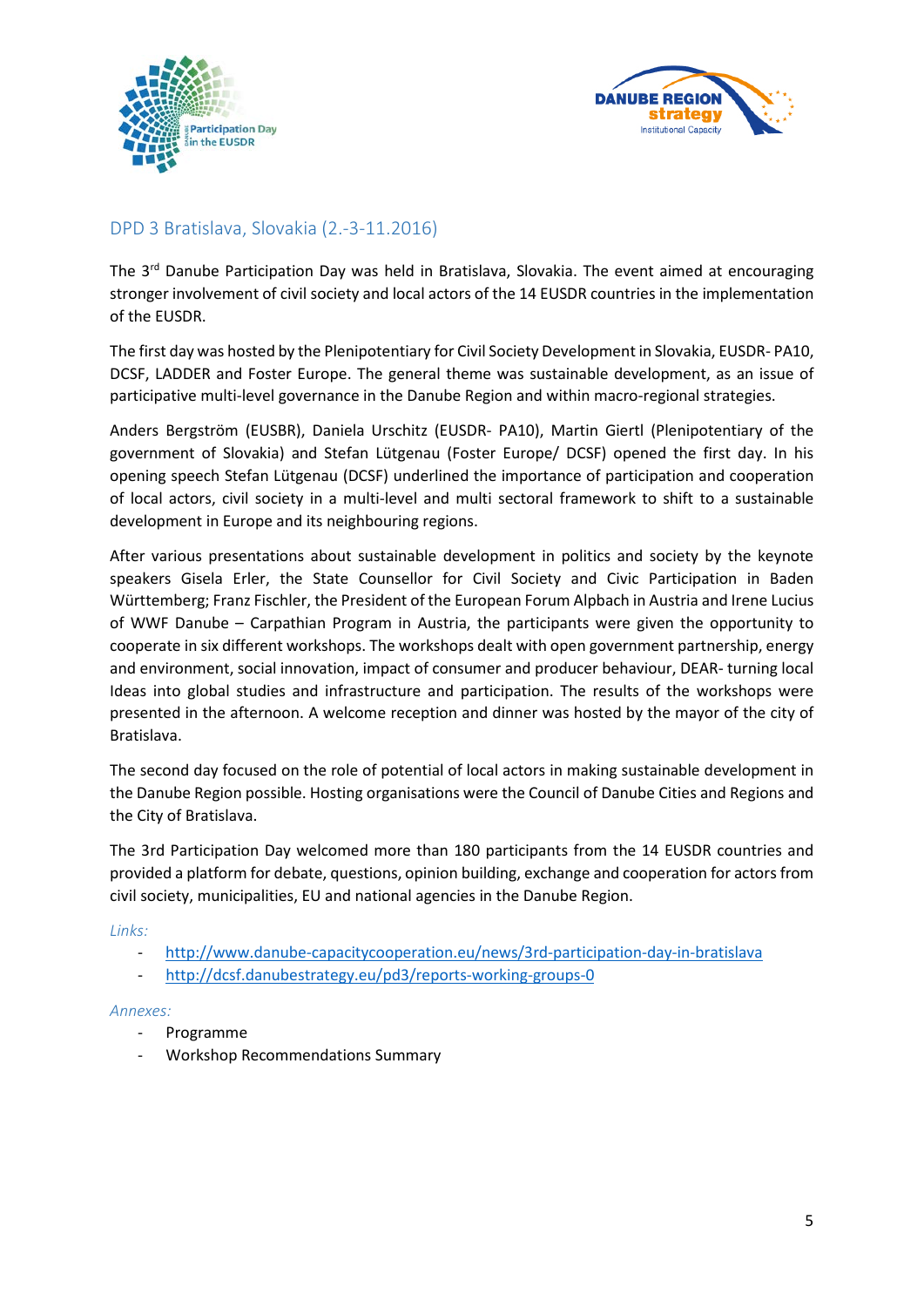



# <span id="page-5-0"></span>National Participation Days

NPDs, also sometimes referred to as national hearings, are organized by or with the participation of EUSDR national coordinators and Priority Area Coordinators and held at a national level in addition and to complement the DPDs. Their main aim is to establish and connect Civil Society Organisations, social partners and local actors as relevant stakeholders in the national governance at all levels. The NPDs also target a better communication of EUSDR aims and activities and provide information and feedback for the DPD and the Annual Forum of the EUSDR.

*Annexes:* NPD Manual

## <span id="page-5-1"></span>NPD Ukraine (22.4.2014)

The NPD Ukraine 2014 was organised by the Centre for Regional Studies, Odessa, Danube Civil Society Forum Ukrainian Network and the Odessa Regional Council. The event was implemented with the financial support from the European Union through the project "Strengthening Civil Society Involvement in Assisting the Government with the Implementation of the EU Strategy for the Danube Region".

Keynote speakers included Vyacheslav Negoda from the Ministry of Regional Development, Myhaylo Smushkovych as head of the Odessa Regional Council, and Stefan August Lütgenau, President of the Danube Civil Society Forum, Director of Foster Europe, amongst others.

Within the framework of this NPD, the current state of Ukraine's involvement in the EUSDR implementation was discussed intensively.

#### *Annexes:*

- NPD Ukraine 2014 Agenda

## <span id="page-5-2"></span>NPD Austria (13.5.2015)

The first Austrian National Participation Day was held in Vienna in 2015. Keynote speakers included Werner Almhofer from the Austrian Ministry for Europe, Integration and Foreign Affairs, Roland Arbter from the Austrian Federal Chancellery, Gudrun Maiergrugger from viadonau, Roland Hanak from the Austrian Ministry of Labor, Social Affairs and Consumer Protection, Martina Hartl from the Austrian Ministry of Science, Research and Economy, amongst others.

A total of about 40 participants attended the event.

#### *Annexes:*

- NPD Austria 2015 Agenda incl. presentation (German)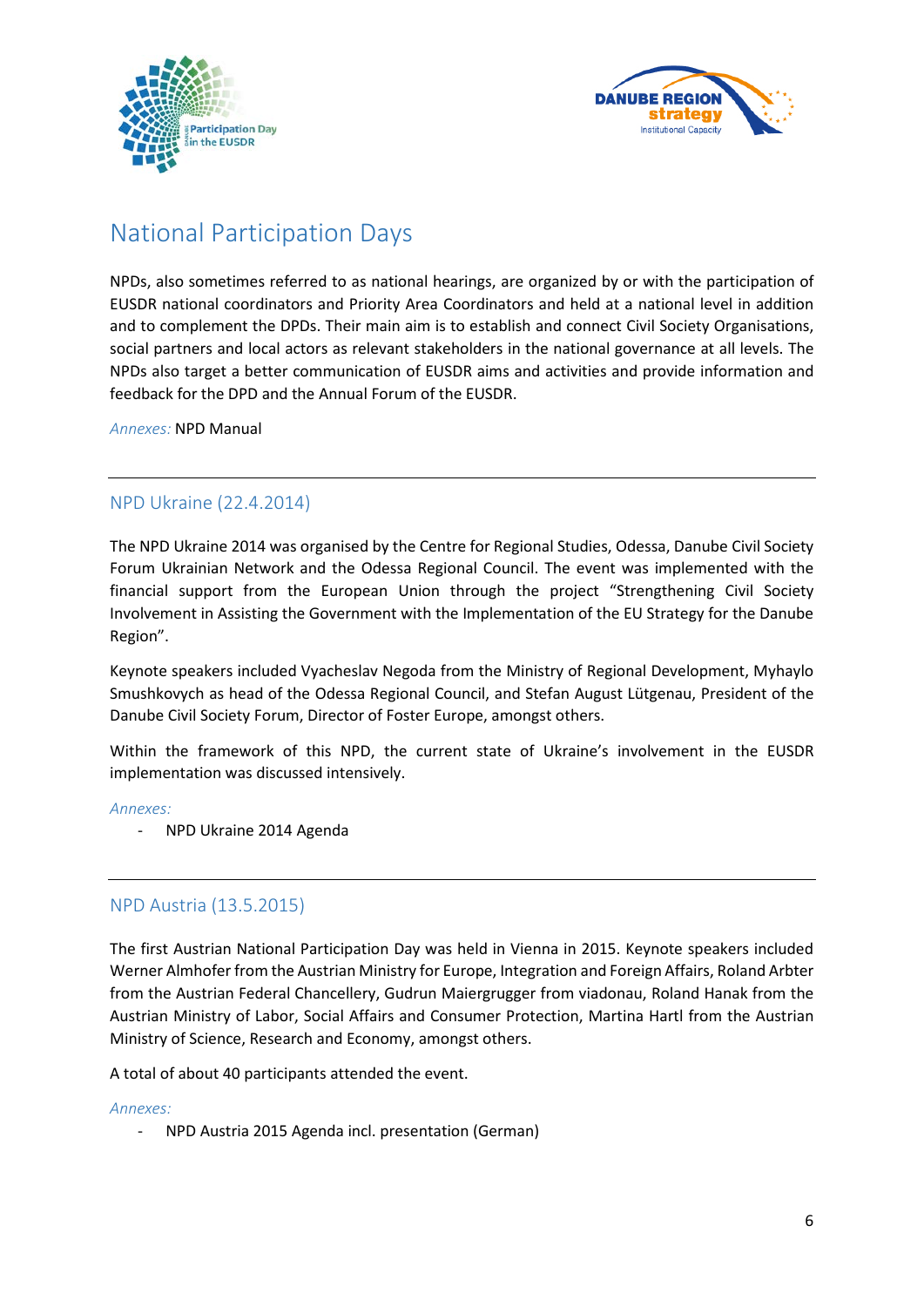



## <span id="page-6-0"></span>NPD Serbia (20.10.2015)

The NPD Serbia 2015 was held in Novi Sad. The event focused on the status quo and the outlook of EUSDR implementation in Serbia. National, regional and local Serbian authorities provided short reports from the field regarding their involvement in the EUSDR and regarding ongoing projects. Serbia's involvement in the DTP was also a topic of discussion.

#### *Annexes:*

- NPD Serbia 2015 Agenda

# <span id="page-6-1"></span>NPD Bulgaria (17.-18.3.2016)

The first Bulgarian NPD was organised by the Citizen Participation Forum in Sofia in 2016 under the motto "the change around us starts with changing ourselves". About 90 representatives of Bulgarian NGOs and DSCF members participated. The NPD featured success stories and lessons learned by citizen organisations and public bodies presented by keynote speakers such as Daniela Bozhinova from the Bulgarian Association for the Promotion of Citizens' Initiatives.

#### *Annexes:*

- NPD Bulgaria 2016 Agenda

## <span id="page-6-2"></span>NPD Austria (9.9.2016)

The second Austrian NPD was held in Tulln, Lower Austria, in 2016. The topics discussed included innovative cooperation in the Danube Region and Austrian NGOs' and local actors' perspectives on the implementation of the EUSDR. A large part of the event was dedicated to the presentation and exchange of good practices for cooperation projects and their contribution to the EUSDR.

*Annexes:*

- NPD Austria 2016 Agenda (German)

## <span id="page-6-3"></span>NPD Moldova (22.9.2016)

The first Moldovan NPD was organized by the NGO BIOS in Chisinau in 2016. Keynote speakers included the EUSDR National Coordinator Anatol Usatii, Henno Putnik from the European Union Delegation to Moldova, and Valentin Ciubotaru, director of the NGO BIOS, amongst others.

More than participants attended this NPD. The national authorities were represented by the viceminister of Regional Development and Construction and by some members of the inter-ministerial Group for Implementation of EUSDR, the international community was represented amongst others by representatives of the EU delegation in the Republic of Moldova, the Ambassador of Slovakia, representatives of the German Embassy as well as foreign experts working in Moldova.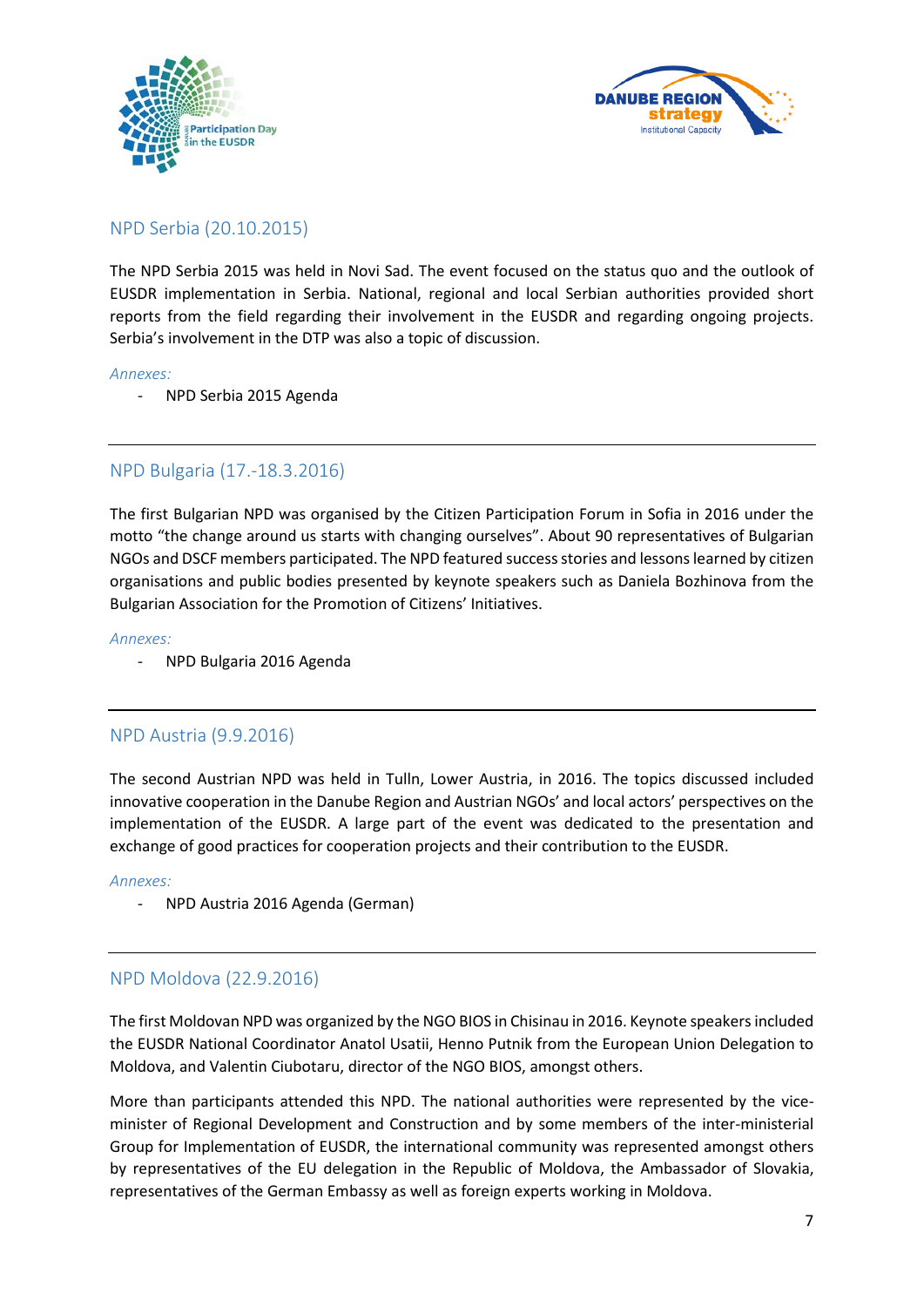



A wide range of subjects were addressed during the Participation Day, including:

- the role of Civil Society, Local Actors and Cities in the Governance of the Strategy and its Member Countries,
- the State of Implementation, Challenges and Opportunities of EUSDR implementation in the Republic of Moldova
- increasing Efficiency in Education for people in the Danube Region,
- experience of of the network for business women in the Danube countries in framework of EUSDR,
- transboundary cooperation and knowledge transfer,
- experience, challenges and opportunities regarding fostering Ukraine's involvement in the EUSDR implementation
- ecological problems of the Danube River and Nistru and Prut Rivers as well as adjacent areas, the problems in agriculture and general economy of the Danube region in general and of the Republic of Moldova in particular.

Among the most highly appreciated solutions to the multiple problems of the region the following may be mentioned: informational support for any initiative for the development of the region, a constructive dialogue and sharing of opinions and experience regarding existing good practices and models, active fund-raising strategies involving the business community and citizens, communication and learning.

*Annexes:*

- NPD Moldova 2016 Agenda, invitation, evaluation and summary

# <span id="page-7-0"></span>NPD Slovakia (21.10.2016)

The first Slovakian NPD was held in Bratislava in 2016. Its target was to present the EUSDR, its importance for Slovakia, which institutions and persons are responsible for the strategy and its priority areas in Slovakia and how it could be useful to different types of organisations. The NPD was also used to advertise the upcoming DPD in Slovakia.

Mr. František Koločány from the Government Office of the Slovak Republic introduced the functional process and the responsibility of the Government Office as the national coordinator of the Danube Strategy in Slovakia. Representatives of three priority areas (Mrs. Andrea Vranovská for P.A.4 Water Quality, Mr. Štefan Chudoba for P.A.7 Knowledge society, Mrs. Lucia Auxtová and Mrs. Drahuša Kalmanová for P.A.9 People and Skills) presented their priority areas and opportunities for NGOs to become engaged in the Strategy's implementation. The final section was devoted to the options for financing these activities.

The workshop was attended by 40 participants from public administration and civil society.

### *Annexes:*

- NPD Slovakia 2016 Summary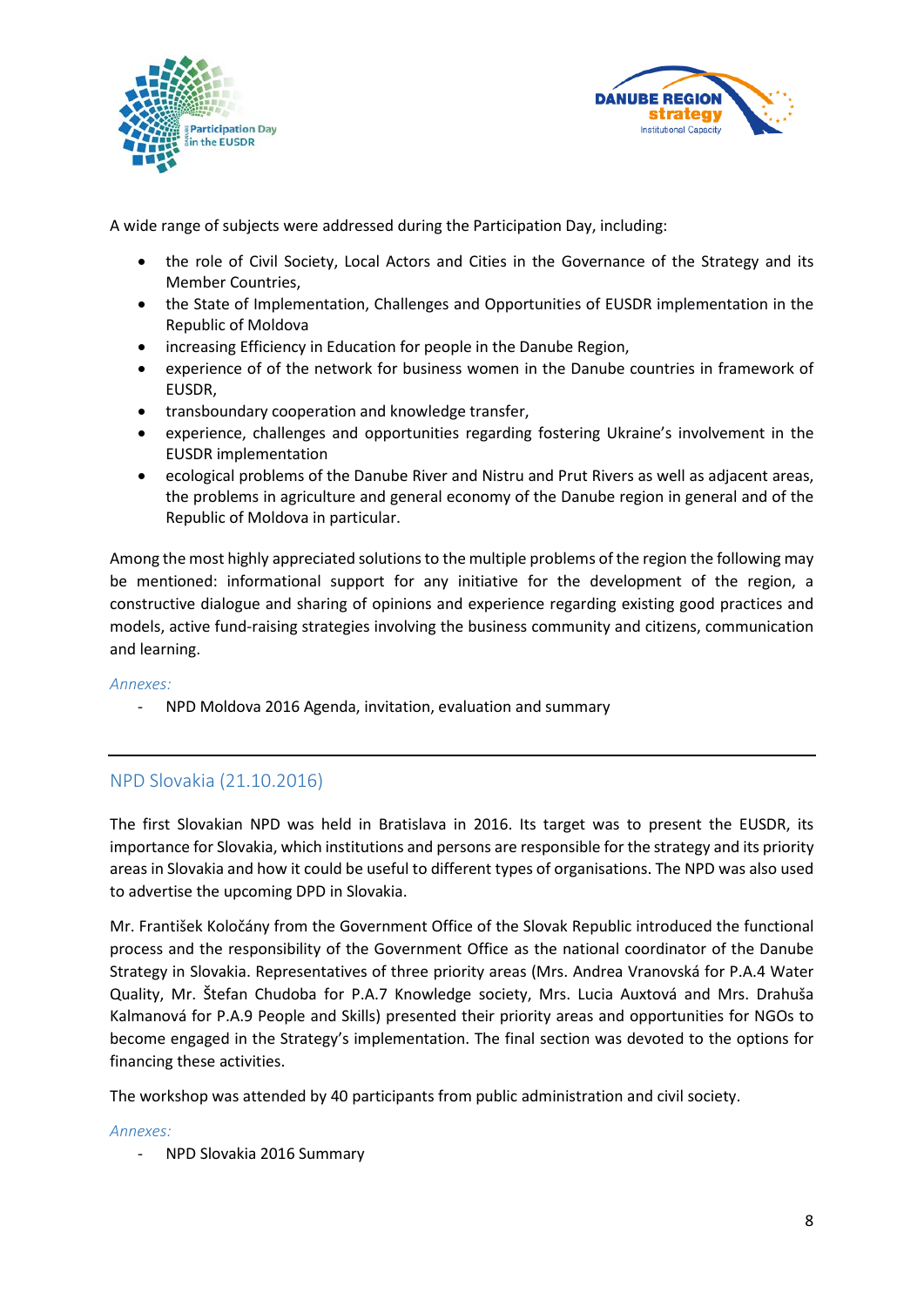



## <span id="page-8-0"></span>NPD Serbia (24.3.2017)

The second NPD in Serbia was held in Novi Sad in the great hall of the Autonomous Province of Vojvodina. Over 90 representatives of local governments, civil society organizations, public administrations, universities, private companies, public companies and representatives of EU organizations responsible for the implementation of the Danube Strategy in 14 European and non-European countries attended the event.

The NPD provided information on funding opportunities for cross-border and transnational cooperation and presented innovative examples of cooperation ranging from water protection in Vojvodina to food safety in supply chains in the Danube Region. Furthermore, the event offered the opportunity to exchange know-how and experience between public and private stakeholders and to network for future cooperation.

*Links:*

- [http://www.danube-capacitycooperation.eu/news/fostering-cooperation-eusdr-national](http://www.danube-capacitycooperation.eu/news/fostering-cooperation-eusdr-national-hearing-in-serbia)[hearing-in-serbia](http://www.danube-capacitycooperation.eu/news/fostering-cooperation-eusdr-national-hearing-in-serbia)

*Annexes:*

- NPD Serbia 2017 Agenda

# <span id="page-8-1"></span>NPD Bulgaria (16.5.2017)

The second National Participation Day in Bulgaria took place in Sofia on the 16th and 17th of May 2017. The Citizen Participation Forum now organised this NPD titled *The Art of Cooperation*.

Interactive exercises and discussions outlined common goals and chances for exercising impact. Keynote speakers included Iva Taralezhkova from the Citizen Participation Forum, Daniela Urschitz from PA10, and Angela Rodel from the Bulgarian-American Commission for Educational Exchange Fulbright who led a discussion session on *networks and values*. In an interactive exercise, the participants were confronted with the question "What connects us?" A special slot was devoted to *Citizen Dialogues*, where representatives of national and local authorities took part and discussed effective ways of public dialogue and partnership with the civil society.

The two-day event was attended by about 70 civil society organisations from Austria, Bulgaria, Serbia and Romania.

*Links:*

- [https://www.danube-capacitycooperation.eu/news/the-art-of-cooperation-2nd-national](https://www.danube-capacitycooperation.eu/news/the-art-of-cooperation-2nd-national-participation-day-in-bulgaria)[participation-day-in-bulgaria](https://www.danube-capacitycooperation.eu/news/the-art-of-cooperation-2nd-national-participation-day-in-bulgaria)
- <http://www.fgu.bg/en/national-participation-day-sofia-art-connecting/>

#### *Annexes:*

- NPD Bulgaria 2017 Agenda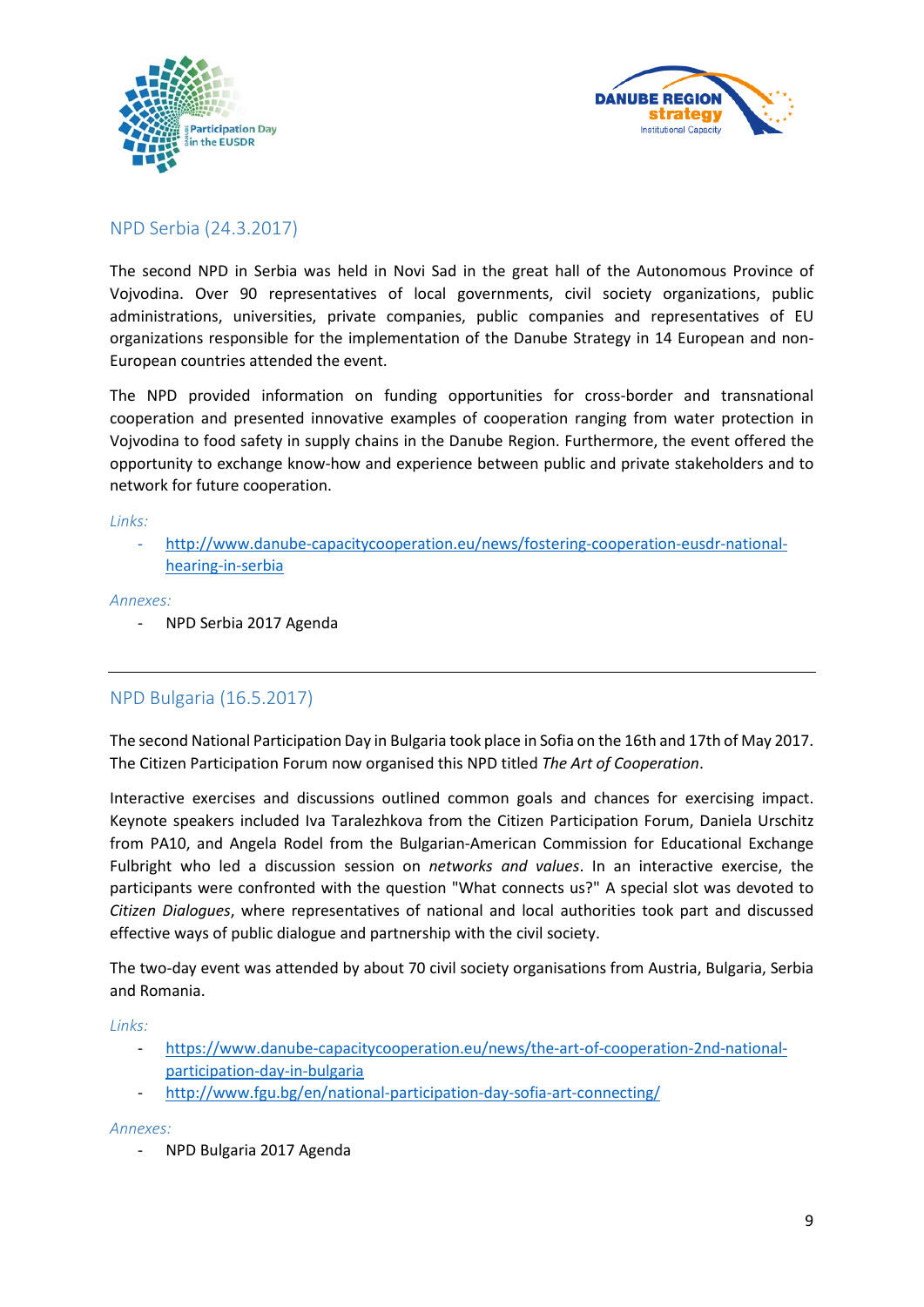



## <span id="page-9-0"></span>NPD Czech Republic (30.5.2017)

The first NPD in the Czech Republic was organized by the Ministry of Regional Development in the Czech Republic in Prague at the Academy of Public Investment. The NPD focused on a participatory approach.

Keynote speakers included Olga Letáčková, Deputy minister and Miluše Horská, Vice-President of the Senate of the Parliament. Simona Fink, co-ordinator of Interreg Bayern-Czech CBC introduced participants with funding opportunities for Czech organisations, and different Czech organisations presented their projects.

#### *Annexes:*

- NPD Czech Republic 2017 Agenda

# <span id="page-9-1"></span>Outlook on future Participation Days

In addition to the 4<sup>th</sup> Danube Participation Day on October 17<sup>th</sup> 2017 in Budapest, Hungary, numerous National Participation Day events are being planned at the time of writing. Information concerning these future events can be found on the PA10 website [\(www.danube-capacitycooperation.eu\)](http://www.danube-capacitycooperation.eu/).